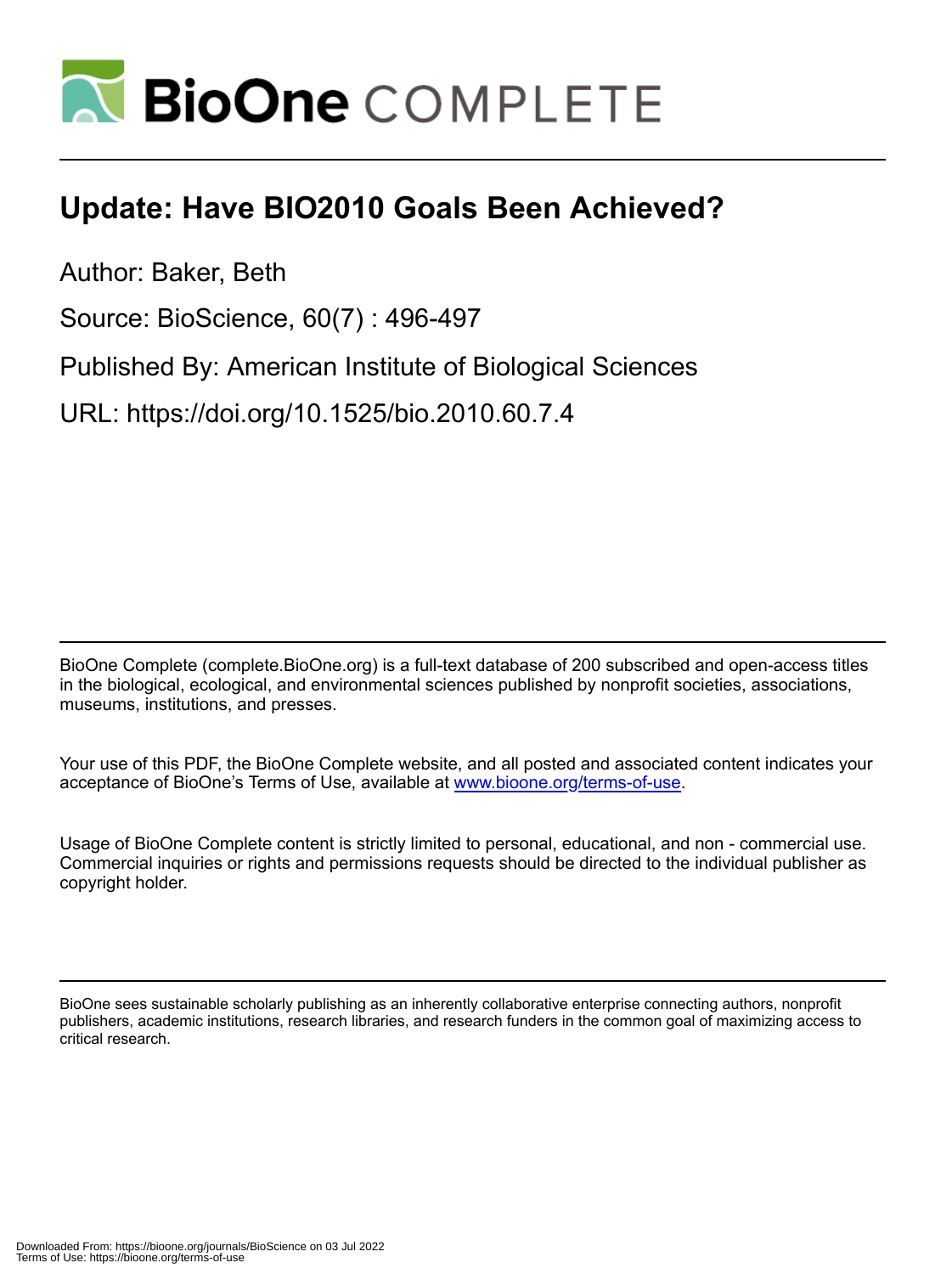## Update: Have BIO2010 Goals Been Achieved?

BETH BAKER

**Leaders in biology education**<br>are celebrating the progress made since the publication of *BIO2010: Transforming Undergraduate Education for Future Research Biologists.* The landmark report, published in 2003 by the National Research Council (NRC), called on institutions of higher education to revamp both the curricula and teaching methods in the life sciences to meet the challenges of the 21st century.

*BIO2010* urged much deeper connections between the biological sciences and mathematics, the physical sciences, and computer science. In addition, the report called on faculty to move out of the lecture hall and into the field and lab to help develop hands-on learning and higher-order thinking in their students.

"There's been an incredible response," says John Jungck, vice president of the International Union of Biological Sciences and professor of biology at Beloit College. "One of the real highlights has been the collaboration between mathematicians and biologists in developing courses, majors, labs, and undergraduate research programs."

Claudia Neuhauser, director of graduate studies in biomedical informatics and computational biology and vice chancellor of the University of Minnesota, Rochester, credits *BIO2010* with influencing curricula around the country. "It's viewed as a very critical piece in catalyzing change in biology education," she says. Instead of using lectures to cram all of biology into students' first year, she says, professors more frequently are introducing new students to major themes and better quantitative and critical thinking skills, as *BIO2010* recommended.

New majors have emerged, such as computational biology and

bioinformatics. "The flowering of so many of these programs illustrates it's not within traditional disciplines of biology and mathematics but the cross-fertilization that's extraordinarily exciting," says Jungck.

Holly Gaff, chair of the Bio SIGMAA section of the Mathematics Association of America and assistant professor at Old Dominion University, says, "The biggest change is the availability of funds from agencies like NSF [National Science Foundation] and NIH [National Institutes of Health] for math-biology education." With money comes change, she says.

Jungck and Gaff organized a conference at the National Academies of Science in May, "Beyond *BIO2010*," to highlight success stories and look toward the future of biology education (see *http://bioquest.org/beyondbio2010/ abstracts/*). Among the outstanding examples:

- At Sweet Briar College, professors of mathematics and biology collaborated on a new biomathematics curriculum.
- Utah State University created a biology and applied mathematics instruction model and uses realworld projects to bring math into the biology lab.
- North Carolina A&T State University, a historically black college, developed campus-wide biomathematics research and training programs to inspire undergraduate students to pursue research careers.
- In California, the five Claremont colleges created an open-ended research program that brings together interdisciplinary teams to tackle math-biology projects in the lab.

*BIO2010* spurred a number of other important follow-up initiatives, such as Vision and Change in Undergraduate Biology Education, a 2009 conference that drew 500 faculty and students.

The NSF launched the Undergraduate Biology and Mathematics (UBM) grants program. "The UBM is one of those outcomes from *BIO2010* that has the capability of being expanded in a variety of ways to encourage integrative undergraduate education," says AIBS Board member Lou Gross, professor of ecology and evolutionary biology and mathematics at University of Tennessee, Knoxville, and director of the National Institute for Mathematical and Biological Synthesis (*www. NIMBioS.org*). Through the UBM, small teams of biology and mathematics faculty and students tackle different research projects at their universities. Since 2004, 48 UBM grants, ranging from \$173,000 to \$905,000, have been awarded.

The NRC launched an annual *BIO2010*-inspired summer institute. "Since 2003 we've been bringing together 40 to 50 faculty from research-intensive universities to spend a week talking about science and education and trying to create a cadre of individuals who are committed and knowledgeable about these issues," says Adam Fagen, senior program officer with the Board on Life Science at the NRC. More than 250 faculty have completed the program, directly affecting 100,000 students each year. Biology education as a distinct discipline has taken off, Fagen adds, and is a fundamental area of scholarship on par with plant or molecular biology.

In the past, an obstacle to transforming biology education has been the Medical College Admissions Test (MCAT). *BIO2010* noted that science departments feel pressure to teach to the test, to the exclusion of other important topics. Here, too, has been